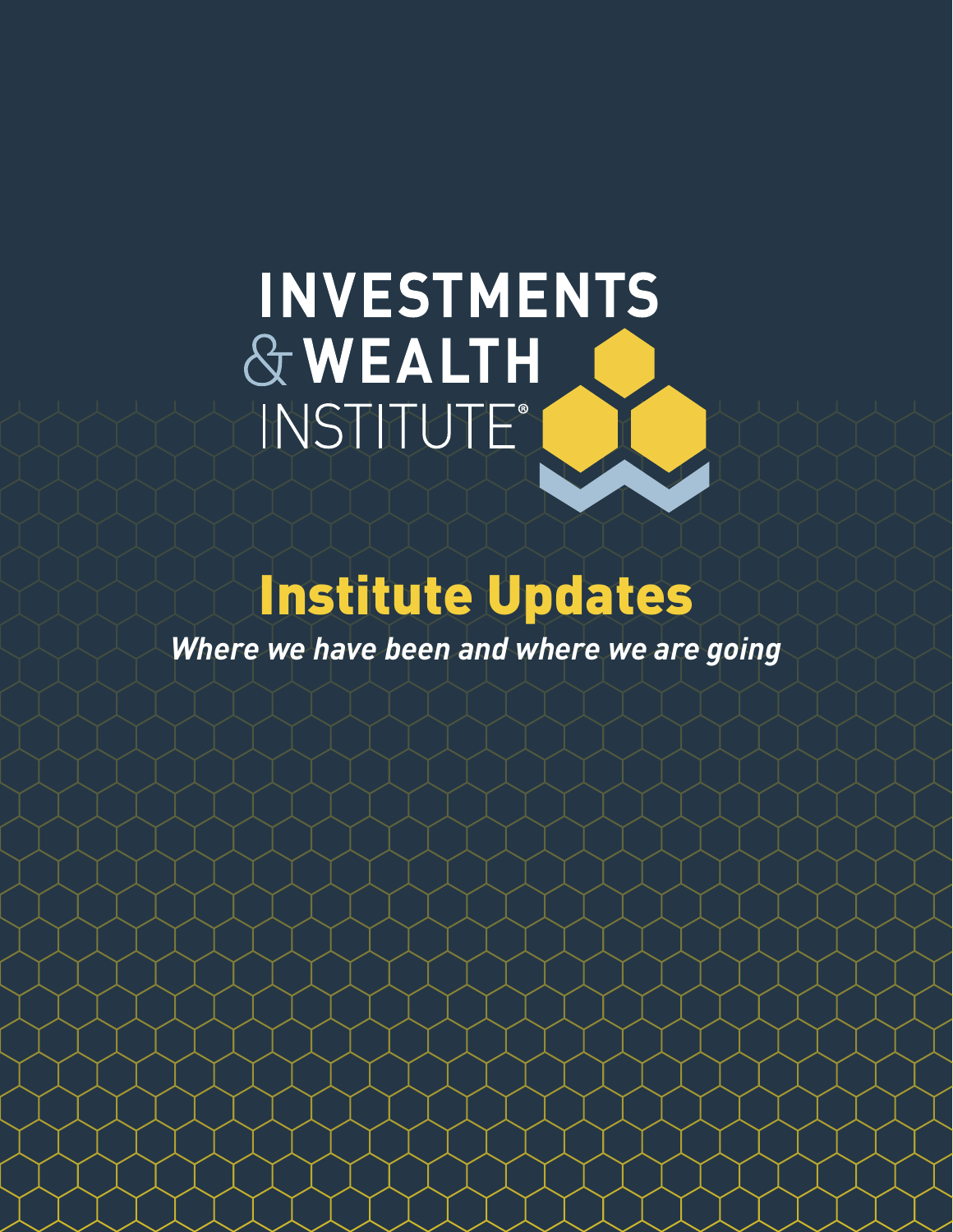### A Look Back *A 2021 Snapshot at the Institute*

#### **MEMBERSHIP**

Lifelong learners and membership number are up. Our total member count stands at more than 16,000 professionals. In 2021, we welcomed more than 1,000 new certificants. Our 48 staff members, 145 volunteers, and four educational partners put on more than 100 successful education programs throughout the year, helping 25,000 lifelong learners.

#### **COMMUNITY OUTREACH**

We released several industry studies that show that when professionals invest time and effort to advance their knowledge and skills through an advanced certification, they generate better outcomes for their clients, teams and firms. Women and people of color who earn CIMA and CPWA certifications accelerate their career development, have greater satisfaction, retention and tenure in their profession, and experience higher compensation.

- Since its inception, our Certification Scholarship Fund has provided more than \$200,000 in tuition assistance to more than 340 applicants
- Women candidates have increased by 27%
- Latino candidates have increased by 71%
- Black or African American candidates have increased by 188% over existing IWI benchmarks

#### **TECHNOLOGY**

 The Board funded a **Strategic Technology Enhancement Initiative** to better address the acceleration of the digital revolution, client reliance on technology to facilitate an advisory engagement and advisor understanding and integration of technology solutions. The initiative will include:

- Membership Tiers a new system to allow members to customize their membership experience and personalize their level of professional development engagement
- An online community platform called "The Hive" will be dedicated to knowledge sharing, peer feedback and networking
- Knowledge Centers, including newsletters and content distribution powering six communities of practice, including the THRIVE Center for Diversity & Inclusion and the Center for RIA Excellence
- A new Digital Badging platform that allows members to promote their credentials proudly and more visibility in online channels amplifying their brand in the marketplace

#### **EXECUTIVE EDUCATION**

New and enhanced **educational opportunities** were well received:

- Three virtual conferences and one in-person conference were delivered hosting more than 3,000 attendees
- Six self-paced courses hosted nearly 1,000 students in 2021
- Investments & Wealth webinars hosted more than 6,000 attendees
- An on-demand CE Library housing more than 150 hours of CE
- *The Exceptional Advisor Podcast Series* hosting more than 8,500 listeners
- Four peer-reviewed publications, including the award-winning *Investments & Wealth Monitor*